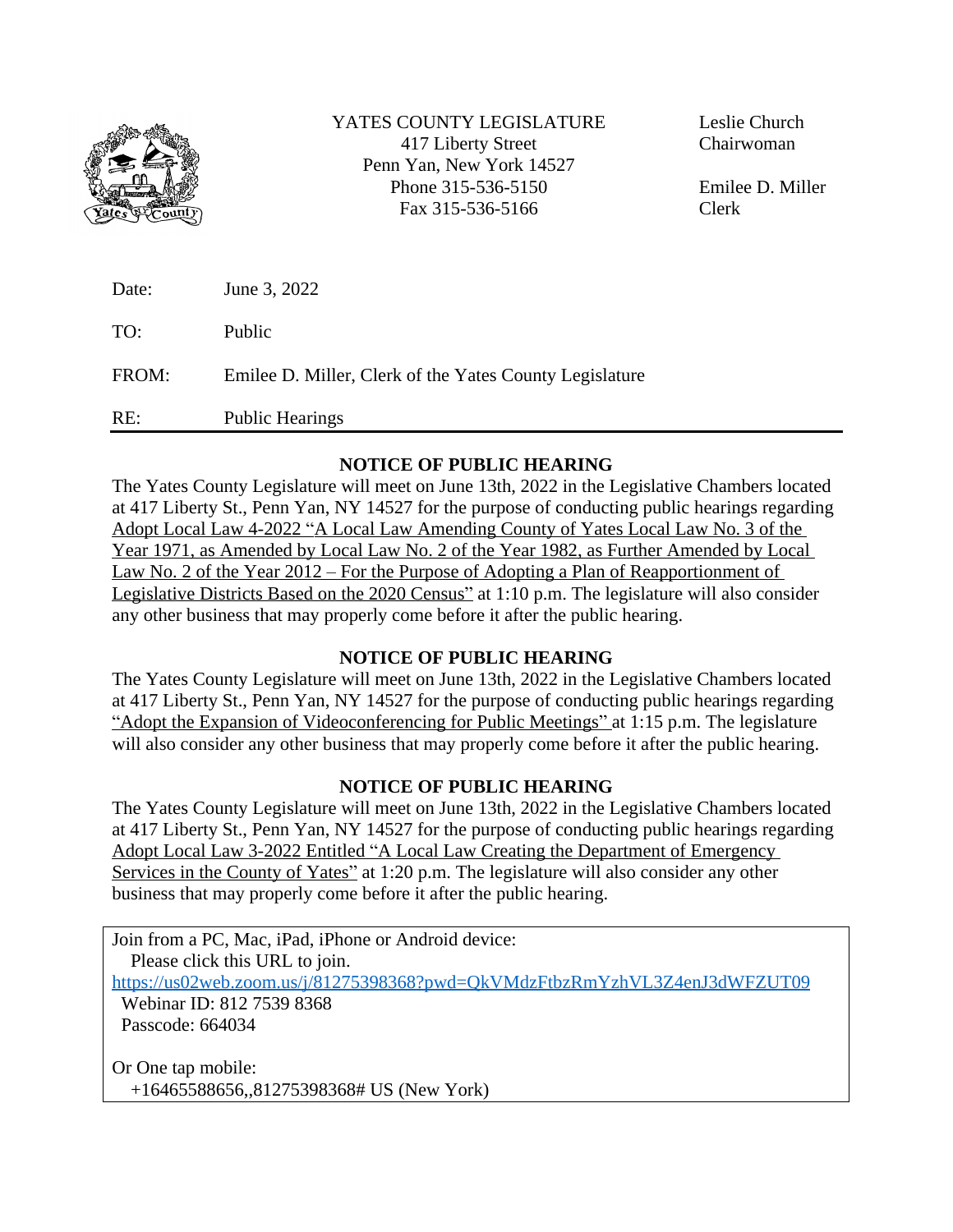+13017158592,,81275398368# US (Washington DC)

Or join by phone: Dial(for higher quality, dial a number based on your current location): US: +1 646 558 8656 or +1 301 715 8592

## **LOCAL LAW NO. 4 OF THE YEAR 2022**

#### **ENTITLED:**

# **A LOCAL LAW AMENDING COUNTY OF YATES LOCAL LAW NO. 3 OF THE YEAR 1971, AS AMENEDED BY LOCAL LAW NO. 2 OF THE YEAR 1982, AS FURTHER AMENDED BY LOCAL LAW NO. 2 OF THE YEAR 2012- FOR THE PURPOSE OF ADOPTING A PLAN OF REAPPORTIONMENT OF LEGISLATIVE DISTRICTS BASED ON THE 2020 CENSUS**

Be it enacted by the Legislature of the County of Yates as follows:

#### Section 1: Legislative Intent

The intent of this Local Law is to adopt a plan of reapportionment of legislative districts based upon county and town population data from the 2020 Census; and to do so in accordance with applicable constitutional, legal and statutory principles.

Section 2: Amendments

A. The paragraph numbered "4" of County of Yates Local Law No. 3 of the Year 1971, as Amended by Local Law No. 2 of the Year 1982, as Further Amended by Local Law No. 2 of the Year 2012, is hereby amended as follows:

4. That for the purpose of electing the members of the Yates County Legislature; the County of Yates is hereby divided into four (4) legislative districts as follows:

District No. 1: Town of Italy, Town of Jerusalem and Town of Middlesex.

District No. 2: Town of Benton, Town of Potter and Town of Torrey; with the Exception of All that portion of the Town of Benton located within the Village of Penn Yan.

District No. 3: Town of Milo and All that portion of the Town of Benton located within the Village of Penn Yan; with the Exception of All that portion of the Town of Milo located within the following area: Beginning at a point in the centerline of Sutherland Road, said point being in the common boundary line of the Town of Milo and the Town of Barrington, thence northerly along the centerline of Sutherland Road to a point in the centerline of Baker Road, thence easterly along the centerline of Baker Road to a point in the centerline of Chubb Hollow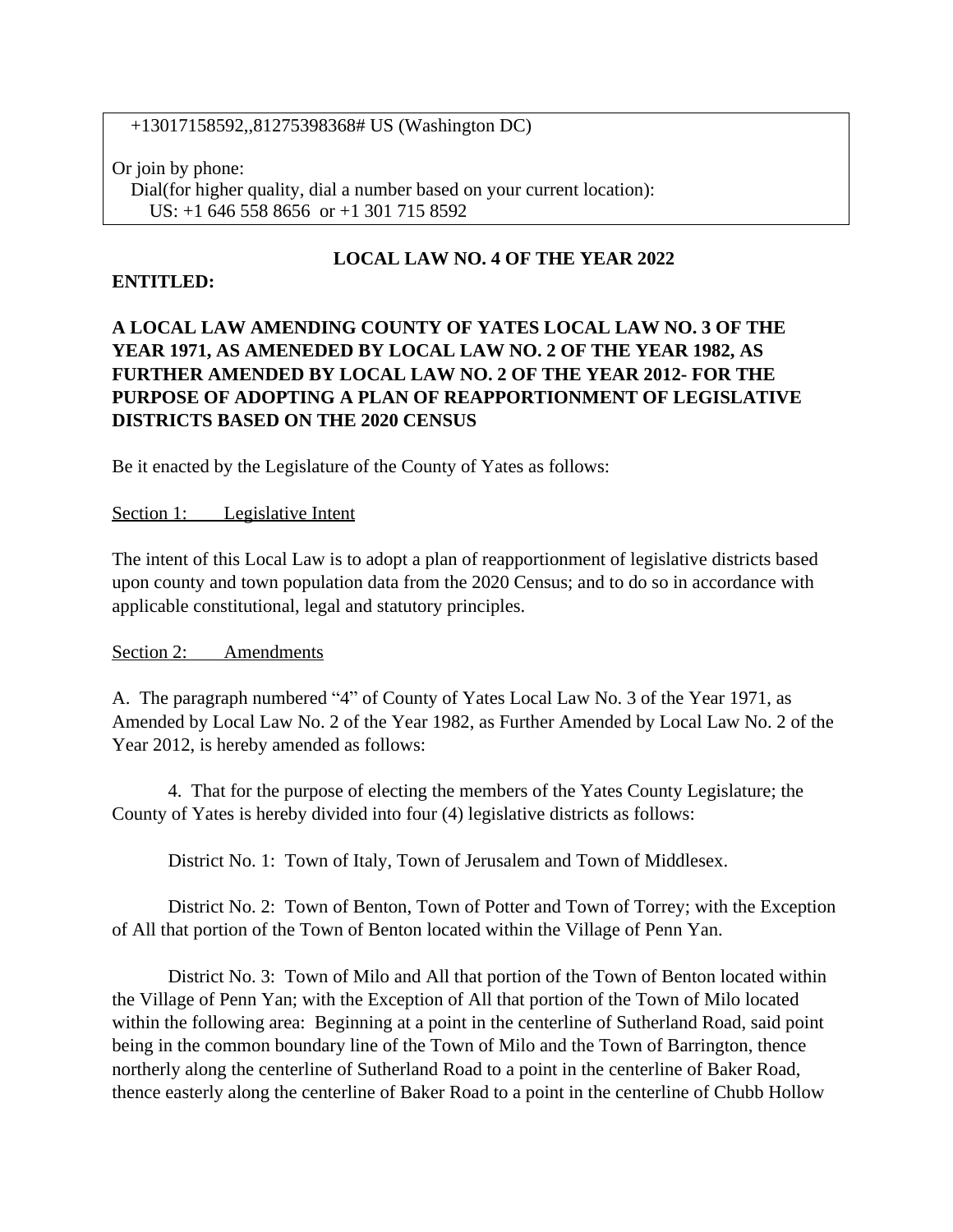Road, thence southerly along the centerline of Chubb Hollow Road to a point in the centerline of Rice Road, thence easterly along the centerline of Rice Road to a point in the centerline of Rice Road (a/k/a Cherry Street), thence easterly along the centerline of Rice Road (a/k/a Cherry Street) to a point in the centerline of Norris Road, thence northerly along the centerline of Norris Road to a point in the centerline of Plum Point Road, thence easterly along the centerline of Plum Point Road to a point in the westerly line of New York State Route 14, thence easterly on a perpendicular course across said New York State Route 14 to a point in the easterly line of New York State Route 14, thence northerly along the easterly line of New York State Route 14 to a point in the centerline of Plum Point Road, thence easterly along the centerline of Plum Point Road to a point in the westerly line of current Tax Map Parcel No. 088.67-1-6, thence northerly along the westerly line of said Tax Map Parcel to a point marking the northwest corner of said Tax Map Parcel, thence easterly along the northerly line of said Tax Map Parcel to the westerly shore of Seneca Lake, thence southerly along the westerly shore of Seneca Lake to a point in the common boundary of the Town of Milo and the Town of Starkey, thence westerly along said Milo-Starkey town line to a point marking the northeast corner of the Town of Barrington, thence westerly along said Milo-Barrington town line to the point and place of beginning.

District No. 4: Town of Barrington, Town of Starkey and All that portion of the Town of Milo located within the following area: Beginning at a point in the centerline of Sutherland Road, said point being in the common boundary line of the Town of Milo and the Town of Barrington, thence northerly along the centerline of Sutherland Road to a point in the centerline of Baker Road, thence easterly along the centerline of Baker Road to a point in the centerline of Chubb Hollow Road, thence southerly along the centerline of Chubb Hollow Road to a point in the centerline of Rice Road, thence easterly along the centerline of Rice Road to a point in the centerline of Rice Road (a/k/a Cherry Street), thence easterly along the centerline of Rice Road (a/k/a Cherry Street) to a point in the centerline of Norris Road, thence northerly along the centerline of Norris Road to a point in the centerline of Plum Point Road, thence easterly along the centerline of Plum Point Road to a point in the westerly line of New York State Route 14, thence easterly on a perpendicular course across said New York State Route 14 to a point in the easterly line of New York State Route 14, thence northerly along the easterly line of New York State Route 14 to a point in the centerline of Plum Point Road, thence easterly along the centerline of Plum Point Road to a point in the westerly line of current Tax Map Parcel No. 088.67-1-6, thence northerly along the westerly line of said Tax Map Parcel to a point marking the northwest corner of said Tax Map Parcel, thence easterly along the northerly line of said Tax Map Parcel to the westerly shore of Seneca Lake, thence southerly along the westerly shore of Seneca Lake to a point in the common boundary of the Town of Milo and the Town of Starkey, thence westerly along said Milo-Starkey town line to a point marking the northeast corner of the Town of Barrington, thence westerly along said Milo-Barrington town line to the point and place of beginning.

B. The paragraph numbered "7" of County of Yates Local Law No. 3 of the Year 1971, as Amended by Local Law No. 2 of the Year 1982, as Further Amended by Local Law No. 2 of the Year 2012, is hereby amended as follows: DELETED in its entirety; due to the fact that the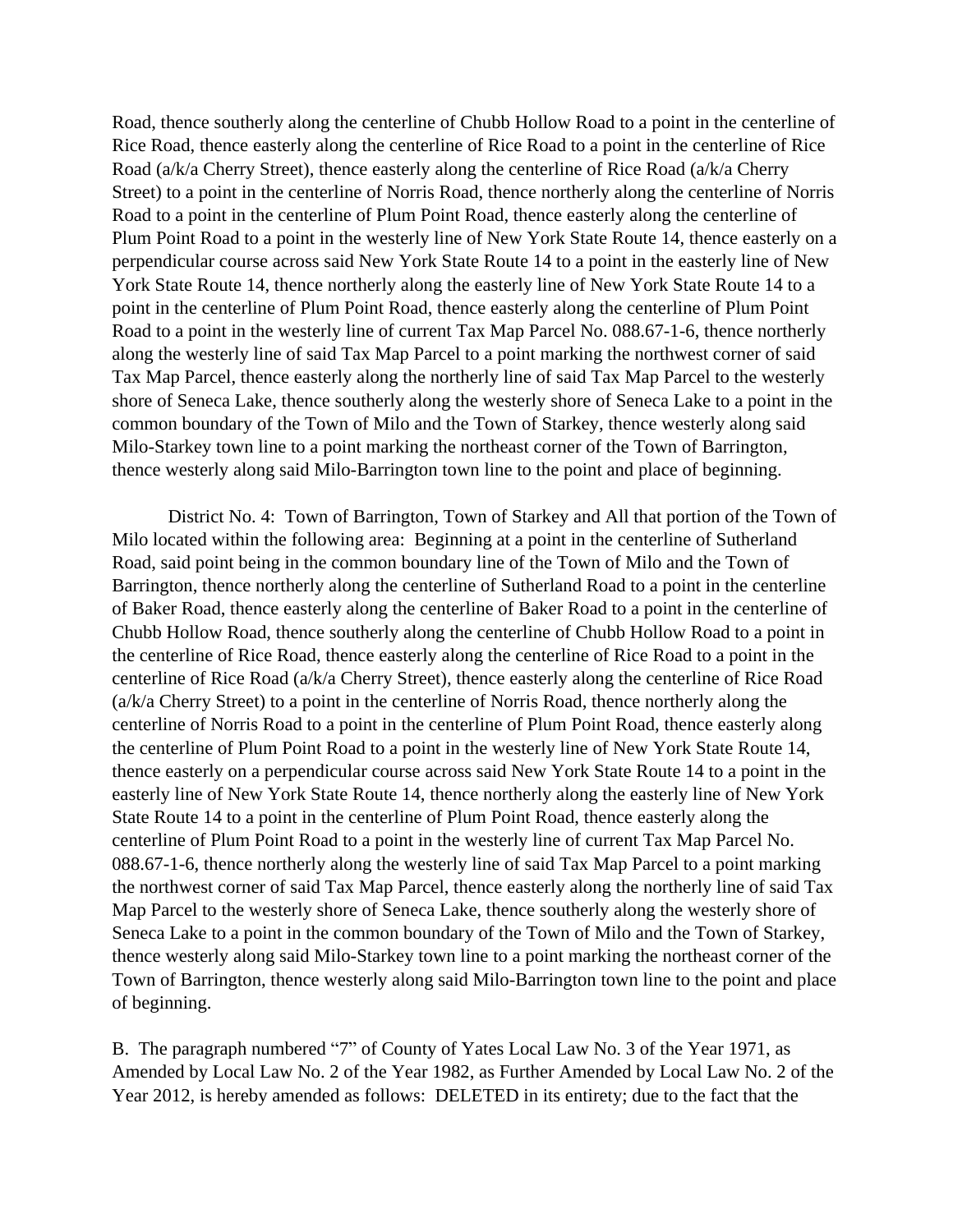subject matter of said paragraph (Yates County Legislator terms) is now governed by a separate Local Law.

## Section 3: Commencement of Reapportionment Plan

This amendment of County of Yates Local Law No. 3 of the Year 1971, as Amended by Local Law No. 2 of the Year 1982, as Further Amended by Local Law No. 2 of the Year 2012, shall be effective for the election of members of the Yates County Legislature for terms commencing January 1, 2024 and thereafter and for all processes incidental thereto.

#### Section 4: Effective Date

This Local Law shall take effect upon filing with the Secretary of State in accordance with applicable provisions of the Municipal Home Rule Law of the State of New York.

## **ADOPT THE EXPANSION OF VIDEOCONFERENCING FOR PUBLIC MEETINGS**

WHEREAS, April 9, 2022 Governor Hochul signed an amendment to the Open Meetings Law, to expire on July 1, 2024, allowing for the expanded use of videoconferencing by public bodies in the conduct of open meetings, such amendment having been made to Section 103(c) of the New York State Public Officers Law and a new Section 103-a of the New York State Public Officers Law having been added thereto; and

WHEREAS, Yates County (hereinafter referred to as the "County") wishes to avail itself of such expanded use of videoconferencing in the conducting of open meetings; and

WHEREAS, the proposed Resolution entitled "Adopt the Expansion of Videoconferencing for Public Meetings" was introduced at the May 9, 2022 Legislative meeting; and

WHEREAS, a Public Hearing was duly held on June 13, 2022;

NOW, THEREFORE, BE IT RESOLVED, that in accordance with the statutory framework recited above, and effective until July 1, 2024, the County hereby authorizes the County Legislature and its committees to use videoconferencing in conducting its open meetings, under the following circumstances, terms and conditions:

1. Such use of videoconferencing at a meeting is permissible only if such meeting contains the minimum number of the members of the particular meeting body needed to fulfill that body's quorum requirement who are physically present at the same physical location where the public can attend.

2. The members of the particular body meeting shall be physically present at any such meeting unless such member is unable to be physically present at such meeting due to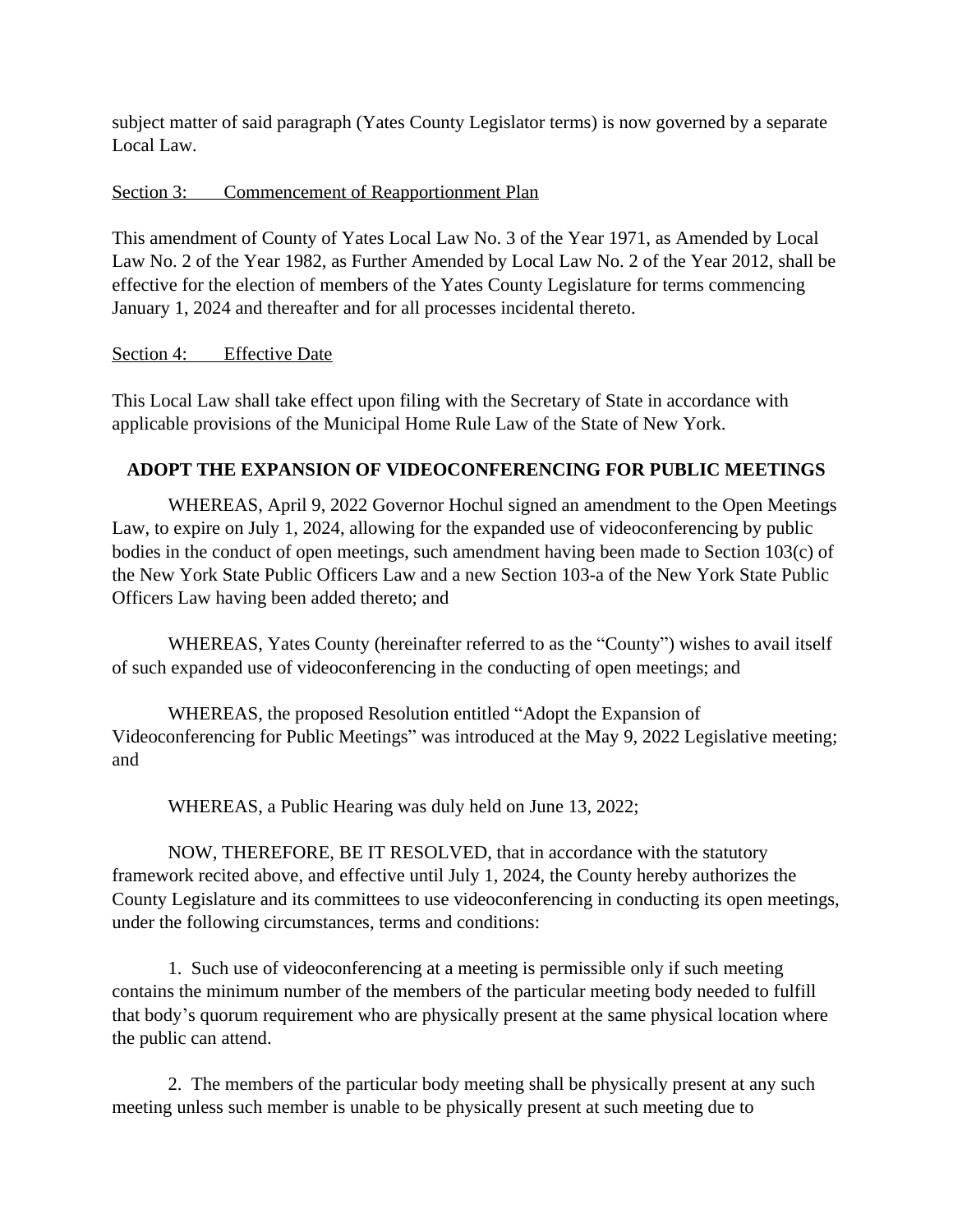extraordinary circumstances. The term "extraordinary circumstances" shall be defined as disability, illness, caregiving responsibilities, or any other significant or unexpected factor or event which precludes the member's physical attendance at such meeting.

3. The public shall be provided the opportunity to attend, listen and observe the meeting in at least one physical location wherein a member of the meeting body is participating in the meeting.

4. Meetings shall be conducted so that the members of the meeting body can be heard, seen and identified while the meeting is being conducted.

5. The minutes of the meetings shall include which, if any, members of the meeting body participated remotely.

6. The public notice for a meeting shall inform the public that videoconferencing will be used, and give pertinent information thereto, including but not limited to, where the public can view and/or participate in such meeting, and identify the physical location for the meeting where the public can attend.

7. The meeting body shall provide the opportunity for the public to view such meeting via video, and to participate in proceedings by videoconference in real-time where public comment or participation is authorized, and it will be ensured that videoconferencing allows the same public participation as in-person public participation.

8. The audio of the meeting shall be recorded and such recordings posted or linked on the public website of the County within five business days following the meeting and shall remain so available for a minimum of five years thereafter.

9. Notwithstanding the forgoing, fully remote meetings can be held and the in-person requirements shall not apply, during a state disaster emergency declared by the governor pursuant to Section 28 of the New York State Executive Law, or a local state of emergency proclaimed by the chief executive of a county, city, village, or town pursuant to Section 24 of the New York State Executive Law, if the meeting body determines that the circumstances necessitating the emergency declaration would affect or impair the ability of the meeting body to hold an in person meeting; and be it further

RESOLVED, that a copy of this resolution be given to the Clerk of the County Legislature, County Administrator and each County Legislator.

# **LOCAL LAW NO. 3 OF THE YEAR 2022**

**ENTITLED:**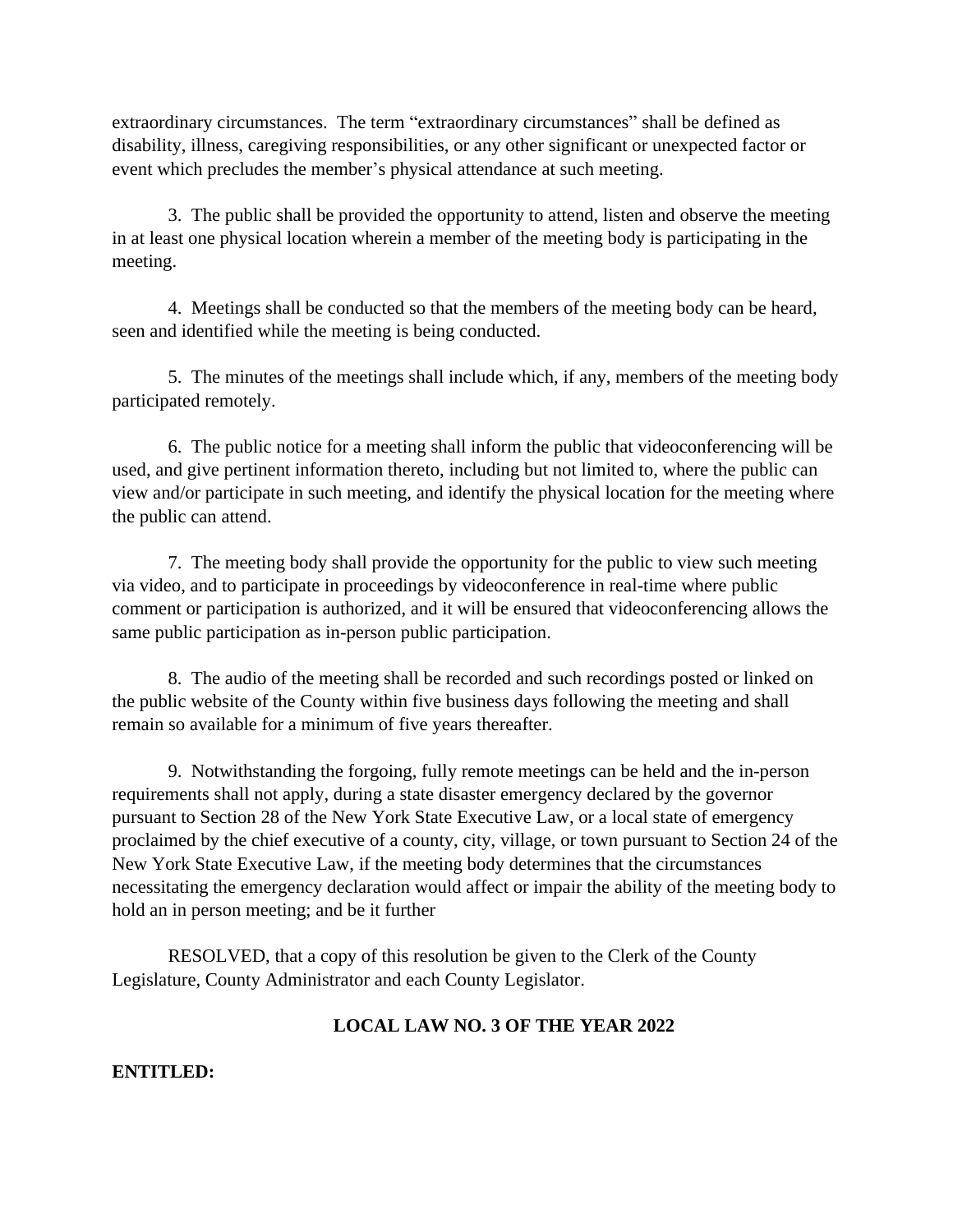# **A LOCAL LAW CREATING THE DEPARTMENT OF EMERGENCY SERVICES IN THE COUNTY OF YATES**

Be it enacted by the County Legislature of the County of Yates, New York as follows:

## **Section 1. Establishment of Department of Emergency Services and Position of Director Thereof.**

There is hereby created, as a separate department of Yates County government, the Yates County Department of Emergency Services, the head of which shall be the Director of Emergency Services who shall be appointed by the Yates County Legislature and hold such position at the pleasure of the Yates County Legislature. The Director shall receive an annual salary to be fixed by the Yates County Legislature.

## **Section 2. Powers and Duties of the Director of Emergency Services.**

The Director of Emergency Services shall have the power and duty to:

- (a) Direct and coordinate the provision of emergency management services and fire control services within the County;
- (b) Appoint and remove a deputy director, other subordinates, and employees of the Department of Emergency Services, within the amounts appropriated therefore by the Yates County Legislature, and to prescribe and supervise their duties;
- (c) Insure the County's compliance with federal and state laws pertaining to natural disasters, emergency preparedness, hazard mitigation, hazardous materials response, and other related emergency response activities;
- (d) Administer training programs for the fire service and emergency medical personnel;
- (e) Promote emergency preparedness and other preventive activities to enhance public awareness of emergency management;
- (f) Coordinate inter- and intra-county mutual aid programs for both the fire and emergency medical services within the County;
- (g) Oversee the maintenance and operation of the County's Emergency Operations Center;
- (h) Oversee the management of NYS EMS Course Sponsorship and associated Certified Instructors;
- (i) Work cooperatively with local agencies on recruitment and retention;
- (j) Recommend and/or formulate administrative policies and procedures for the operation and accountability of the Department of Emergency Services; and
- (k) Perform such additional and related duties as may be prescribed from time to time by the Yates County Legislature and/or the Yates County Administrator.

## **Section 3. Local Law Repealed.**